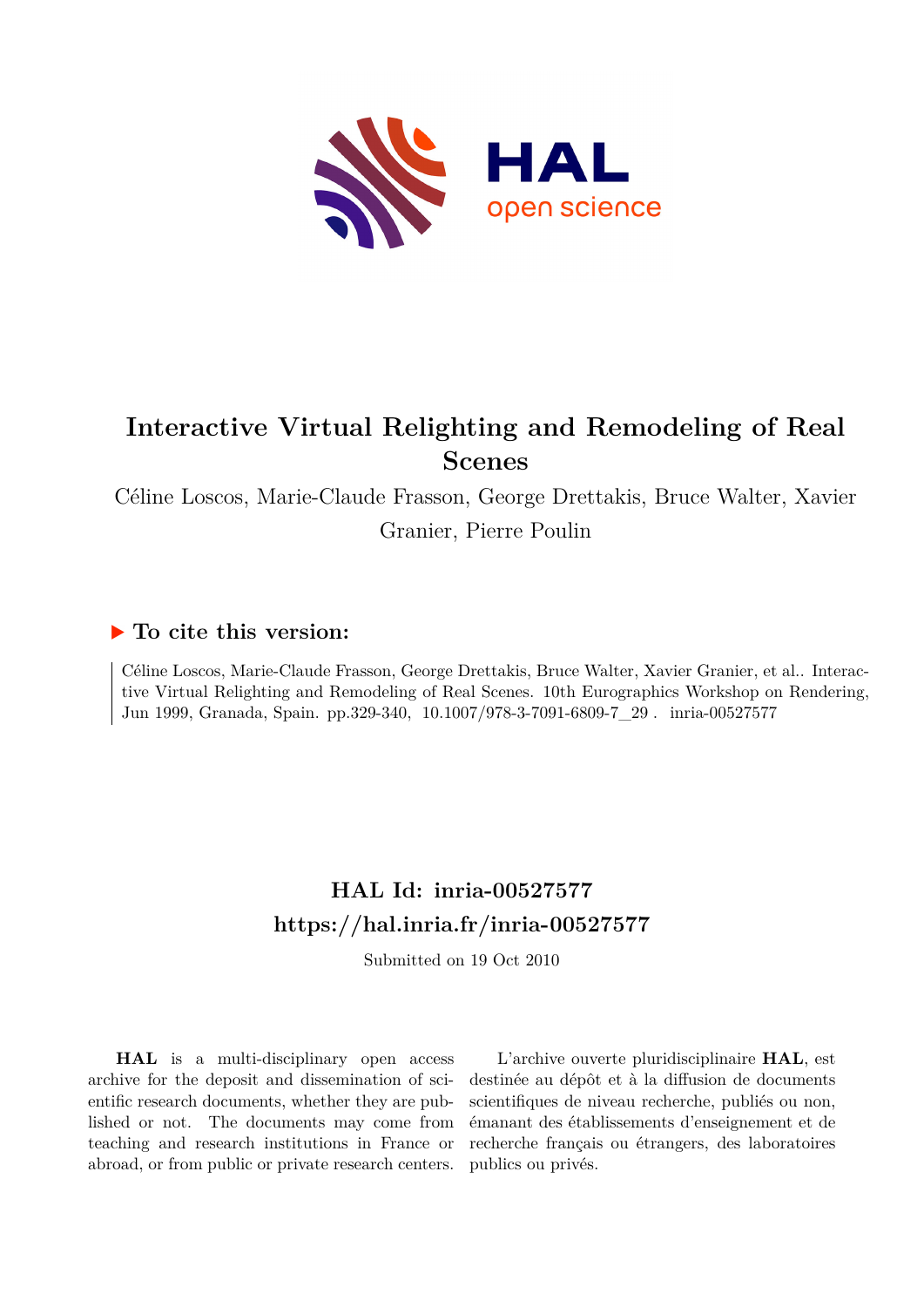# **Interactive Virtual Relighting and Remodeling of Real Scenes**

Céline Loscos†, Marie-Claude Frasson†‡, George Drettakis†, Bruce Walter†, Xavier Granier†, Pierre Poulin‡ y*i*MAGIS<sup>1</sup> -GRAVIR/IMAG-INRIA B.P. 53, F-38041 Grenoble, Cedex 9, France ‡Département d'informatique et de recherche opérationnelle, Université de Montréal

**Abstract.** Lighting design is often tedious due to the required physical manipulation of real light sources and objects. As an alternative, we present an interactive system to *virtually* modify the lighting and geometry of scenes with both real and synthetic objects, including mixed real/virtual lighting and shadows.

In our method, real scene geometry is first approximately reconstructed from photographs. Additional images are taken from a single viewpoint with a real light in different positions to estimate reflectance. A filtering process is used to compensate for inaccuracies, and per image reflectances are averaged to generate an approximate reflectance image for the given viewpoint, removing shadows in the process. This estimate is used to initialise a global illumination hierarchical radiosity system, representing real-world secondary illumination; the system is optimized for interactive updates. Direct illumination from lights is calculated separately using ray-casting and a table for efficient reuse of data where appropriate.

Our system allows interactive modification of light emission and object positions, all with mixed real/virtual illumination effects. Real objects can also be virtually removed using texture-filling algorithms for reflectance estimation.

### **1 Introduction**

Designing the illumination of real environments has always been a difficult task. Lighting design for home interiors for example, is a complex undertaking, requiring much time and effort with the manipulation of physical light sources, shades, reflectors, etc. to create the right ambiance. In addition other physical objects may need to be moved or otherwise changed. The problem is even more complex on movie sets or exterior lighting design. The fundamental trial-and-error nature of the relighting process makes it painful and often frustrating; more importantly, the requirements of constructing and moving real objects and light sources make testing many different potential designs often impossible.

Ideally, we would like to perform such processes entirely synthetically. The lighting designer would simply photograph the environment to be relit and/or remodeled, and then create the different conditions by computer simulation so that they can be evaluated appropriately.

Evidently, such a goal is very hard to accomplish. In this paper we provide first solutions to a subset of this goal, inspired by techniques developed for computer augmented reality, and common illumination between the real and the synthetic scenes [2, 10].

Our method starts with a preprocess, in which real geometry is reconstructed from a series of photos [20], taken from several different viewpoints. A second set of im-

<sup>&</sup>lt;sup>1</sup>*i*MAGIS is joint project of CNRS, INPG, INRIA and Université Joseph Fourier.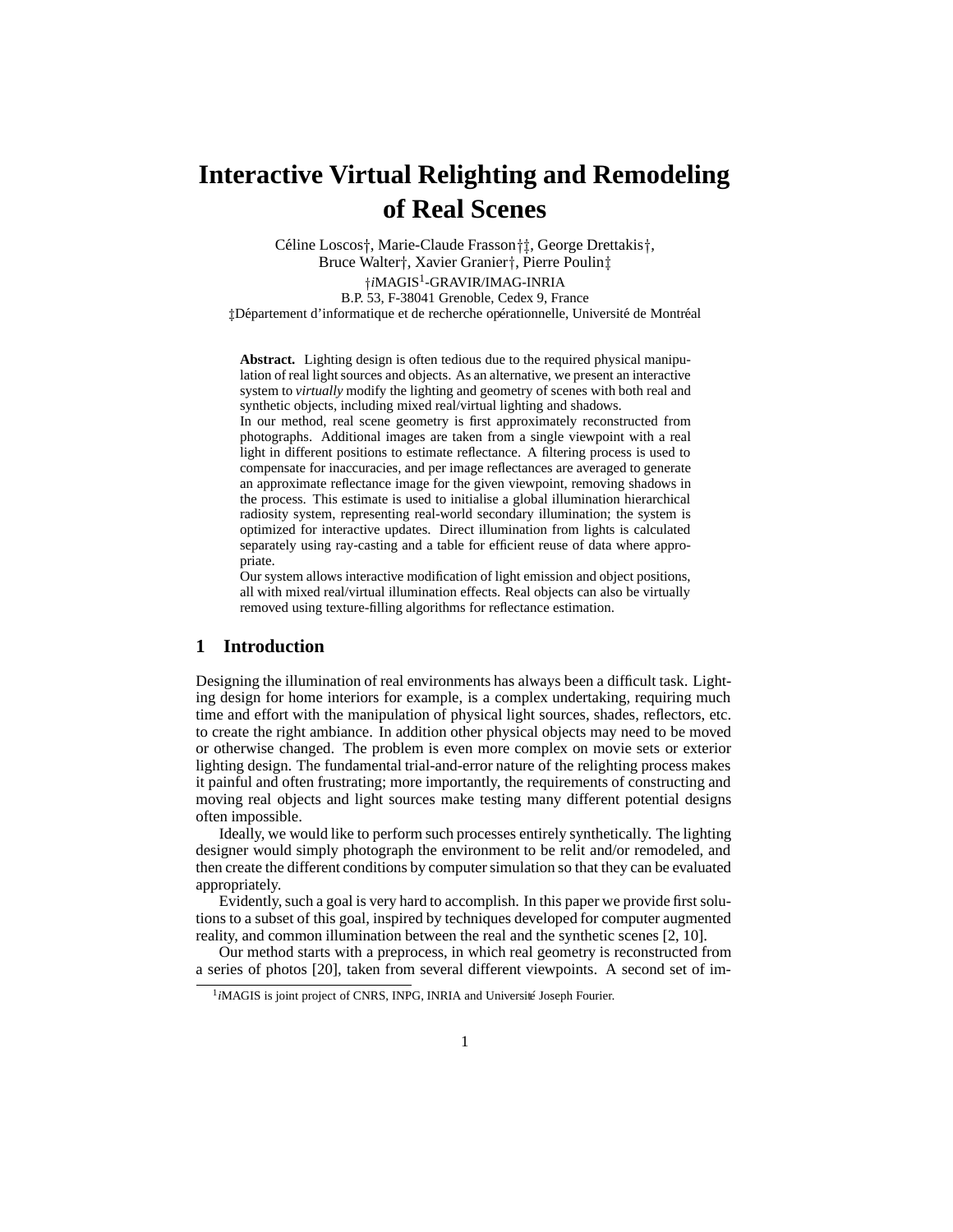ages (which we call *radiance images*) are taken from a *fixed* viewpoint with a real light source in different positions. The geometry and radiance images are used to extract an approximate reflectance at each pixel for the given point of view. Because reflectance is harder to estimate in shadowed regions, we try to have each visible surface point unshadowed in at least one image. We compensate for geometric and photometric imprecision by filtering and combining results from the individual radiance images. The result of this new approach is an acceptable estimate of reflectance, called a *reflectance image*; in the process, shadows are removed in a satisfactory manner.

Our main goal is to provide *interactive* manipulation of mixed real and virtual environments with common illumination. To achieve this we have separated the calculation of direct and indirect illumination. The reflectance image is used to initialise a hierarchical radiosity system with clustering [23], optimized for dynamic updates [6]. This structure is used for rapid updates of *indirect* light, while *direct* light is computed on a pixel-by-pixel basis. For direct light many components can be pre-computed and cached in a table for rapid use, and in other cases the changes are limited to small regions of screen space, permitting interactive updates. Working on a pixel-by-pixel basis results in high quality direct shadows and also facilitates the removal of real objects, since we can simply manipulate the reflectance image using texture generation methods.

It is important to note outright that we do not attempt to extract *accurate* reflectance values. The goal is to achieve *convincing* relighting at interactive rates. To this end we can ignore inaccuracies and small artifacts, if the overall effect is believable.

#### **2 Previous work**

A large body of literature exists in computer vision on reconstructing 3D scenes from photos [8]. However the quality of the extracted 3D models has only recently become satisfactory for computer graphics applications with the presentation of interactive systems such as *Photomodeler* [19], *REALISE* [9, 15], *Façade* [4], and others [20]. While they all include some form of texture extraction and mapping, none treat the extraction of surface properties and re-illumination. Sato *et al.*[21] present a system to extract 3D geometry, texture, and surface reflectance, but it is limited to controlled environments.

With the development of an ever increasing number of computer augmented reality applications, it becomes important to handle the common illumination between real and synthetic scenes. While some previous papers [10, 5] present preliminary solutions, they all require significant user intervention and are limited in different ways in the lighting or geometric conditions they can treat. Recent developments to *Façade* [2] include surfaces property extraction, but rendering times of the *Radiance* [24] system used for image generation are far from interactive.

Nakamae *et al.*[18] developed a solution for merging virtual objects into background photographs, and estimated the sun location to simulate common illumination effects in outdoor environments. More recently Yu and Malik [27] proposed a solution to virtually modify the illumination with different virtual positions of the sun in outdoor scenes.

Loscos and Drettakis [16, 17] have developed an approach to remove shadows, thus enabling synthetic relighting. This technique attempts to remove shadows by computing the best possible approximation using a single image. Despite successful results for certain cases, certain visual artifacts remain in the shadow regions.

In our method, as mentioned in the introduction, we separate direct lighting, which can be easily computed for each pixel, from indirect, or global lighting. Since we will be interactively modifying the scene, we need to be able to update the global illumina-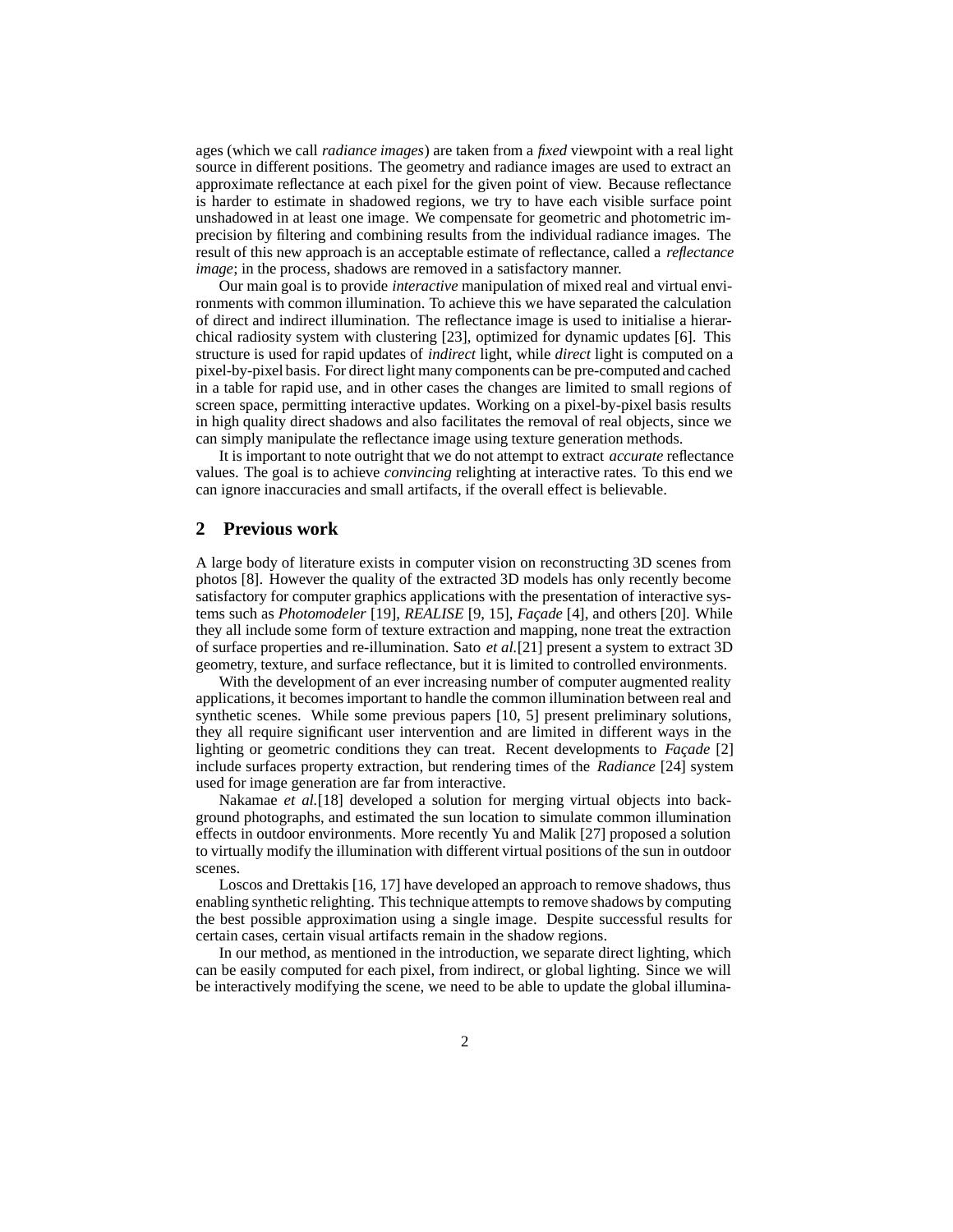

**Fig. 1.** The 7 radiance images used for the example presented in this paper.

tion rapidly. To do this, we have used some of the ideas developed by Shaw [22] and Drettakis and Sillion [6].

Removal of real objects from a reconstructed scene requires some form of holefilling in the real images/textures containing the real objects being removed. Heeger and Bergen [13] have developed a method to synthesize texture images given a texture sample. They use a series of linear filters to analyse the sample and create a texture that matches the sample appearance. Their method is successful on "stochastic" textures (e.g., stucco) but fails on "deterministic" textures (e.g., bricks). El-Maraghi [7] has provided a public domain implementation of their algorithm.

Igehy and Pereira [14] integrate a composition step into the Heeger and Bergen algorithm in order to "erase" flaws (e.g., stains or undesired features) from images. They manually create a mask which indicates which part of the image is to be covered by the synthesized texture and which part keeps its original texture.

## **3 Overview of the Method**

Our goal is to allow interactive synthetic relighting and remodeling of real environments including both removing real lights or objects, and adding virtual ones. To accomplish this, we need to build approximate geometric and reflectance models of the environment and quickly estimate the illumination in modified configurations. We also want our method to be tolerant of measurement and modeling errors in order to work on a broad class of environments. Our process consists of several preprocessing steps followed by an interactive relighting session.

We begin by taking two sets of photographs of the target environment. The first is taken from multiple viewpoints under normal lighting conditions and is used to build an approximate geometric model provided by our photomodeling system [20]. The second set is taken from the fixed viewpoint that will be used during the interactive editing session. These photos use controlled lighting that consists of a single known light source that is moved between photos. We typically use between 5 and 7 such photos (e.g., Fig. 1). This second set, which we will refer to as the *radiance images*, is used to estimate the reflectance on all the visible surfaces.

To recreate sharp shadows, the direct lighting is estimated on a per pixel basis from the fixed viewpoint using ray casting. For each pixel we store its corresponding 3D point and surface, its estimated local reflectance, and its visibility and form-factors to each light. This structure is illustrated in Fig. 2.

Each radiance image is used to estimate the reflectances at each pixel, but may be unreliable in some regions such as shadows. We generate a more robust reflectance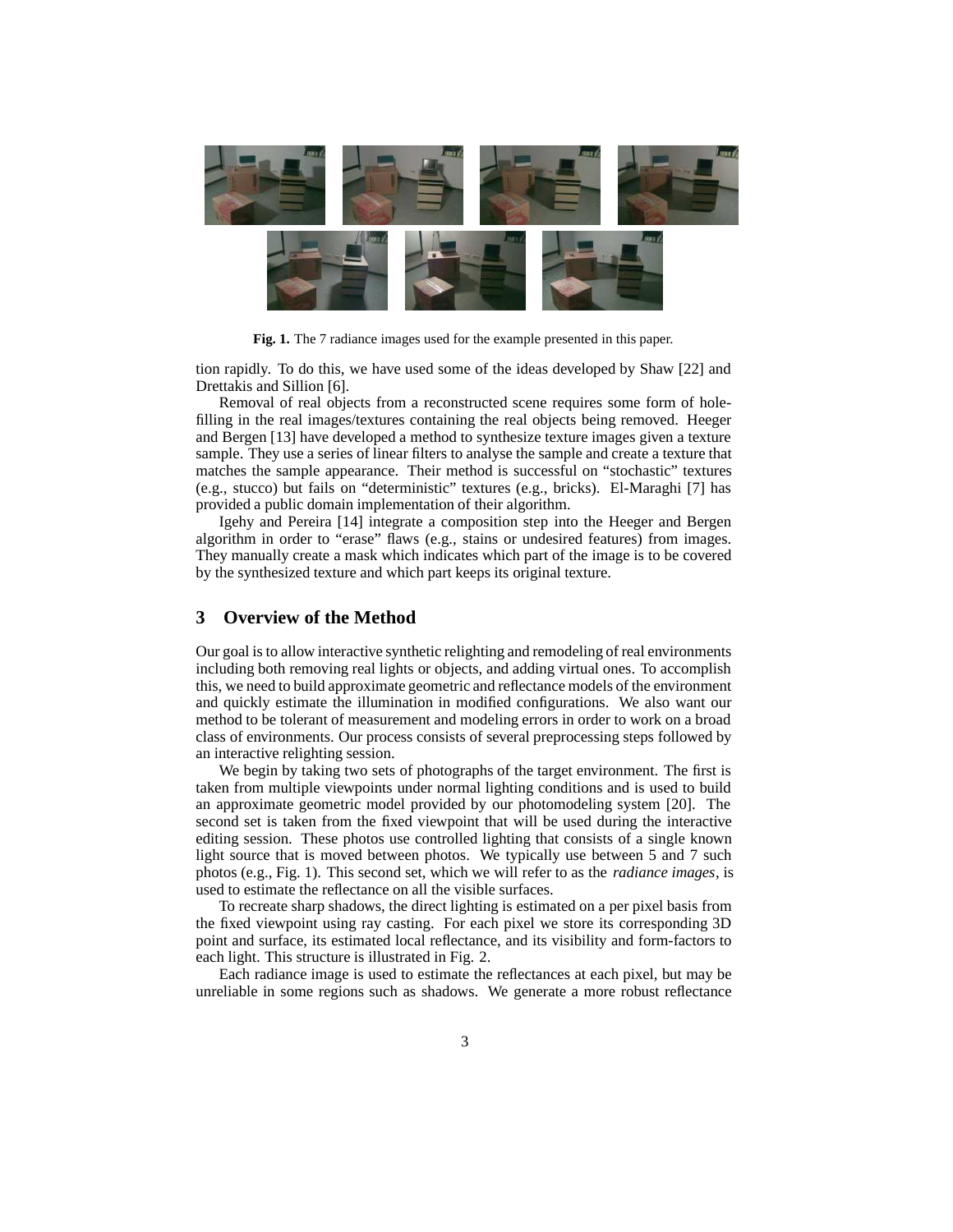

**Fig. 2.** A per pixel data structure is stored for the interactive view as well as for each radiance image. The visibility to each light  $V_i$ , the form-factor to each light  $F_i$ , the estimated reflectance at this pixel *R<sup>i</sup>* , and the confidence level *K<sup>i</sup>* of the pixel are stored for each radiance image *i*. The interactive view stores the merged reflectance *R*, the ambient term  $\hat{B}$ , the object's surface ID and the 3D point corresponding to each pixel.

estimator by assigning a confidence for each estimate and combining them from the multiple images accordingly. If we remove real objects, we also estimate the reflectance in regions of the image that become visible. This is accomplished by adapting a texturefilling algorithm.

Once the geometric and reflectance models are extracted, they are used to initialise an hierarchical radiosity system that enables dynamic simulation of the indirect lighting in the environment.

After completing these preprocessing steps, we are ready to interactively model and relight our scene. When we modify the lighting or the geometry of the scene (either real, virtual or both), we efficiently update direct and indirect light. The regions of the image for which direct illumination must be recomputed are efficiently identified in screen space using polygon ID maps and the shaft data structures used for dynamic global illumination. These same structures also allow efficient recomputation of indirect light.

## **4 Preprocessing**

The main goal of the preprocessing steps is to initialise the data structures that will be used during the interactive session. First surface reflectance at each pixel is estimated, and a pixel-based data structure for precomputed direct lighting quantities is initialised. Finally the hierarchical radiosity system is set up for rapid indirect lighting updates.

The process begins by building a geometric model of the environment using our photomodeling system [20]. The user specifies a set of corresponding points in the set of photographs taken from multiple viewpoints. The system uses these to solve for the camera parameters and 3D positions of the points. The user connects these points together into polygons to form a geometric model of the scene and can specify additional constraints to improve the model. All further processing uses the radiance images, with the light source positions measured by the user.

#### **4.1 Pixel Data Structure**

The radiance images are all taken from the fixed viewpoint that we will use in our interactive remodeling session. The physical light source we used is a simple garden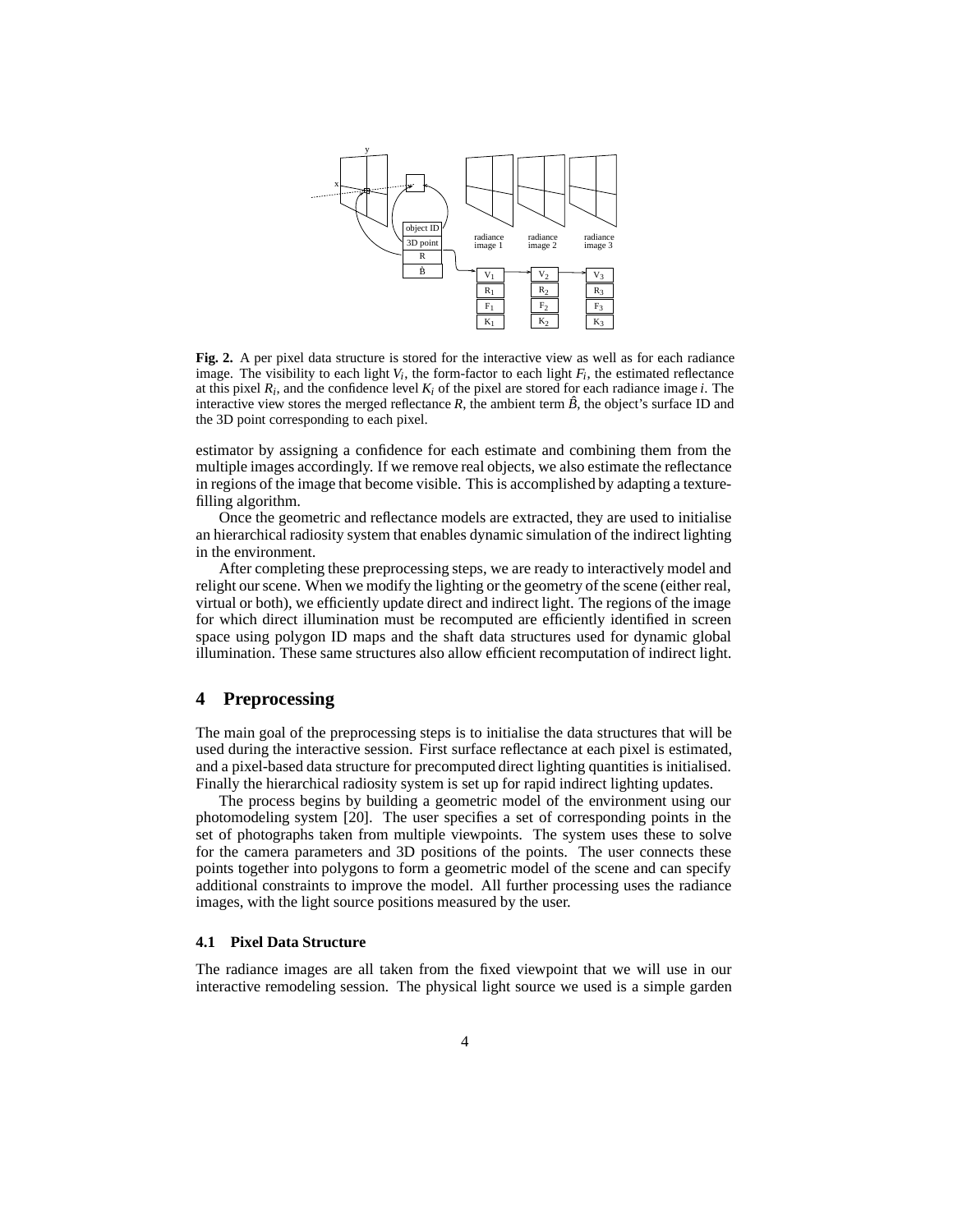light covered by white semi-transparent paper to achieve a more diffuse effect. Using a fixed viewpoint simplifies the capture of the real scene (since we need a small number of images); in addition working in image space allows more efficient data structures to be used for display, and generally simplifies the algorithms developed.

Much of the computation is done on a per pixel basis for this viewpoint using an augmented pixel data structure. At each pixel we store (see Fig. 2):

- The 3D point *P* which projects to the center of this pixel
- The polygon ID of the visible surface containing this point
- The form-factor  $F_i$  to each light source from this point
- The visibility  $V_i$  to each light source from this point
- The estimated surface reflectance *R* at this point

We create one such data structure for each radiance image plus an additional one for interactive use which also stores the indirect radiance  $\hat{B}$  estimated by the radiosity system for this point. The radiance images additionally store a confidence  $K_i$  ( $\leq 1$ ) at each pixel which indicates how reliable we think its reflectance estimate is.

The polygon ID and 3D point *P* are obtained by using an item buffer [25] and zbuffer depth values. The form-factor  $F_i$  is computed using a standard point-to-polygon technique [1]. The visibility  $V_i$  is the fraction of the light source which is visible from point *P* and is estimated by ray casting from the point to the light source. The number of rays is varied adaptively from 4 to 64, with the higher number being used in regions of penumbra. Initially, confidence  $K_i$  is set equal to  $V_i$ , since we have less confidence in regions in shadow.

#### **4.2 Reflectance Recovery Algorithm**

If we assume that our surfaces are diffuse then there is a simple relation between the radiance *L* seen by a pixel in the camera, the reflectance *R* at point *P*, and the incident light on point *P* given by:

 $\overline{\phantom{a}}$ 

$$
L = R\left(\sum_{i} F_i V_i E_i + \hat{B}\right)
$$
 (1)

!

where  $E_i$  is the emittance of light *i*,  $F_iV_iE_i$  is the direct illumination due to light *i* and  $\hat{B}$  accounts for all indirect light. The emittance value is currently set arbitrarily, and an appropriate scaling factor applied to compensate during display.

If all the quantities in question were available and exact, we could solve exactly for the reflectance at each pixel using a radiance image *i* with its single light source via:

$$
R_i = \frac{T^{-1}(C_i)}{F_i V_i E_i + \hat{B}}
$$
 (2)

where  $C_i$  is the pixel color recorded by the camera and  $T()$  is the response function of the camera. This function was unavailable for our camera<sup>2</sup> so we have used a simple scaling factor, though it could be accurately estimated using the method of Debevec and Malik [3].

As a first approximation to indirect lighting  $\hat{B}$ , we have used an ambient term equal to the average image color times a user specified average reflectance [10]. The resulting reflectance gives satisfactory results for our test cases, although more involved indirect

<sup>2</sup>A Kodak DC260 digital camera.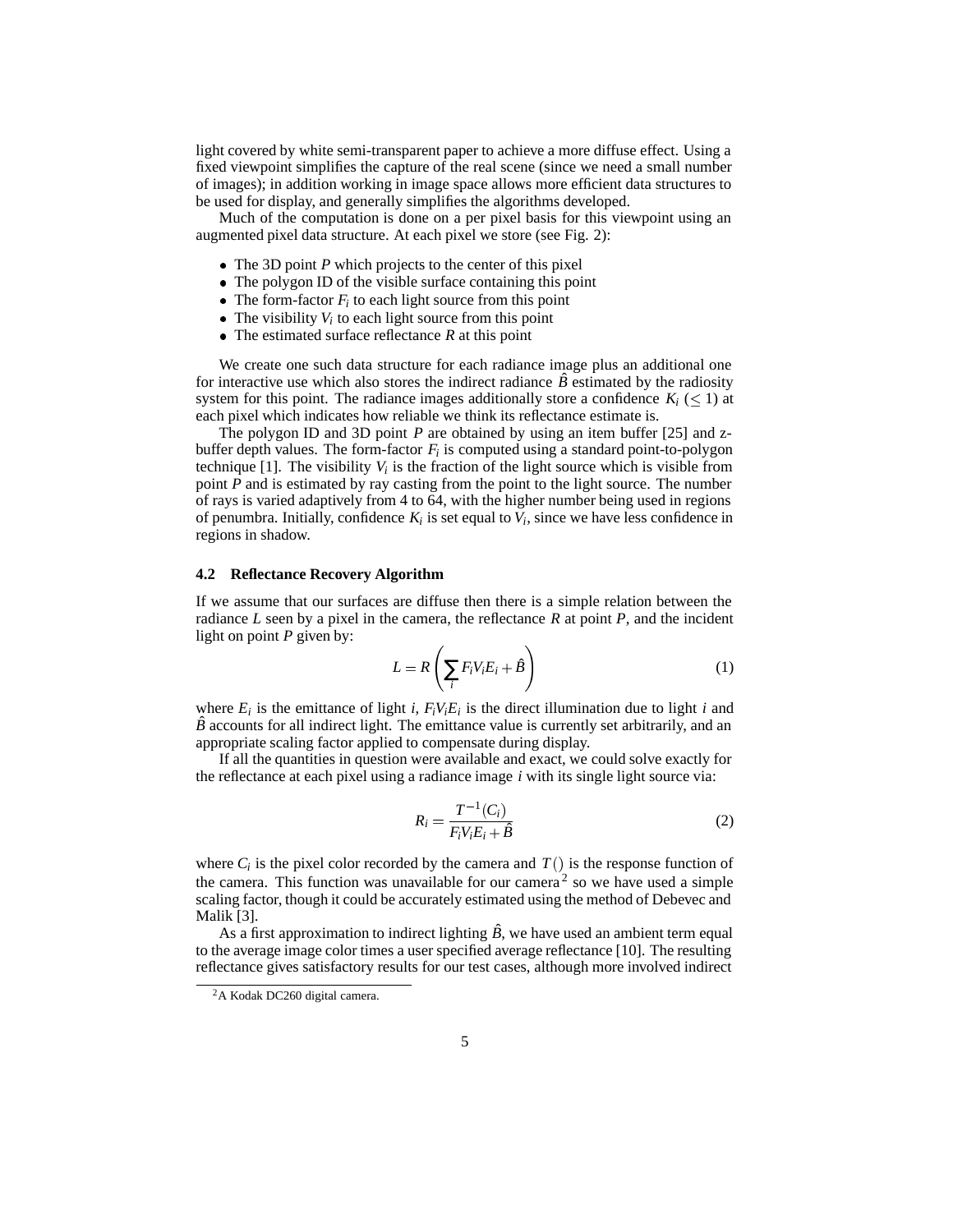

Merged Reflectance

Fig. 3. Two of the seven radiance image views (left), the confidence images (right), and the resulting reflectance (center), extracted using Eq.(2). Dark values are for lower confidences. The merged reflectance is shown at the bottom.

lighting calculations may be necessary in other contexts when more accurate reflectance is needed. Some experiments were performed with an iterative approach to reflectance estimation using our radiosity solution, without much improvement in the reflectance estimate. Nonetheless, this is clearly a topic of future work.

Because of the many approximations in our system including the geometry, indirect light, and diffuse assumption, we know that our reflectance estimates will sometimes be quite inaccurate (e.g., in shadow regions where the indirect term dominates). We compensate for this by combining the reflectance estimates from multiple radiance images to form a much more robust reflectance estimator.

For each radiance image  $i$ , we also estimate our confidence  $K_i$  for each pixel reflectance estimate. The computation of  $K_i$  values is explained in next section. The merged pixel reflectance is formed by a weighted average of individual reflectance estimates:

$$
R = \frac{\sum_{i=0}^{n} K_i \times R_i}{\sum K_i}
$$
 (3)

#### **4.3 Filtering Confidence Values**

As mentioned above, we initially set the confidence equal to the visibility *V* with respect to the light source, to reflect the fact that our reflectances are often inaccurate in shadow regions where indirect light dominates. However there are also other conditions that can cause inaccurate reflectance estimates including geometric error, specular highlights, saturation in the camera, and even the movable light source being visible in some images. We use a series of filters to try to identify and reduce the confidence in such problem regions.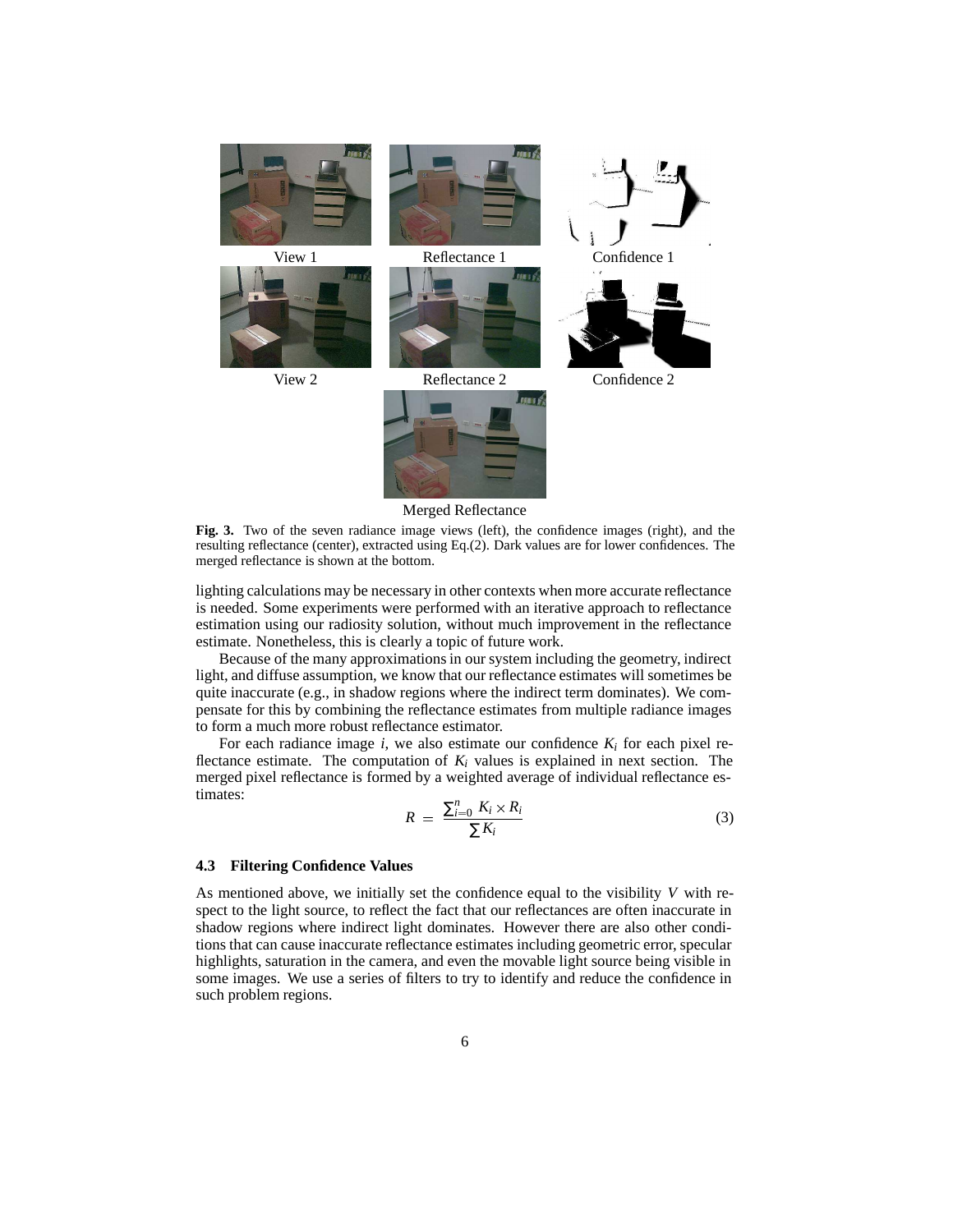Near shadow boundaries visibility *V* depends heavily on the exact geometry configuration and thus may be unreliable due to inaccuracies in our reconstructed model. To reflect this, we first expand low confidence regions using a  $5 \times 5$  minimum filter where the pixels confidence is replaced by the minimum confidence in its neighborhood. Abrupt changes in the confidence can also cause objectionable artifacts in the combined results, therefore we next apply a  $5 \times 5$  smoothing filter.

Lastly, to detect other problem regions, we apply an outlier filter. For each pixel, we compute the median of its high confidence reflectance estimates (e.g., those with  $K_i > 0.75$ ) from the individual radiance images. Estimates which differ by more than a user supplied threshold from this median are assumed to be outliers and have their confidence set to zero. This allows to automatically detect and discount problem regions such as specular highlights and the light source tripod which is visible in some radiance images. Afterwards another smoothing filter  $(3 \times 3)$  is applied. Examples of resulting confidence images are shown in Fig. 3 for two views.

Once the confidences have been computed, we combine the reflectance estimates using Eq. (3). The result is more robust and contains fewer artifacts than any of the individual reflectance estimates from the radiance images as shown in Fig. 3.

### **4.4 Texture Filling for Real Object Removal**

Removing a real object from the scene leaves a gap, or previously invisible region, for which we need reflectance estimates. We fill in this missing information using texture synthesis in a technique similar to Igehy and Pereira [14]. We use El-Maraghi's [7] implementation of Heeger and Bergen's [13] texture synthesis in our system.

To synthesize the textures needed, we extract a texture sample from the *reflectance image* from every polygon that now covers the region to fill. The extraction of the sample is currently done manually, but we are experimenting with automatic extraction procedures. This sample is fed to the synthesis algorithm which generates a texture of the same size as the region to fill. The generated texture is applied to the reflectance using a masking process, described in Section 5.3. The generated textures are stored for objects marked as "removable" accelerating the interactive remodeling operations.

It should be noted that texture generation is performed on the reflectance image and is thus not hindered by shadows or lighting variations during the object removal. The reprojection of the shadows with the new scene will generate a correct image of the scene without the real object.

#### **4.5 Initialising the Hierarchical Radiosity System**

To bootstrap the hierarchical radiosity system, the reflectance values recovered by Eq. (3) are reprojected onto the corresponding polygons, initialising the reflectance values. For the polygons invisible in the image used for the interactive session, we take a sample of the texture during the photomodeling session and get an average value using Eq. (2). For parts of polygons invisible from the fixed viewpoint, we use an average reflectance value computed from the visible parts.

With this approximation, a first radiosity solution is computed by our system, using an implementation of hierarchical radiosity with clustering [23]. The subdivision is set to a relatively coarse level since such a level is sufficient for computing indirect light, which varies slowly. An example mesh is shown in Fig. 4(b).

Recall that direct effects, including direct shadows, are treated separately for display. Direct light is however computed by the radiosity system, but simply ignored for display. The subdivision is fixed at the beginning of the process to a minimum area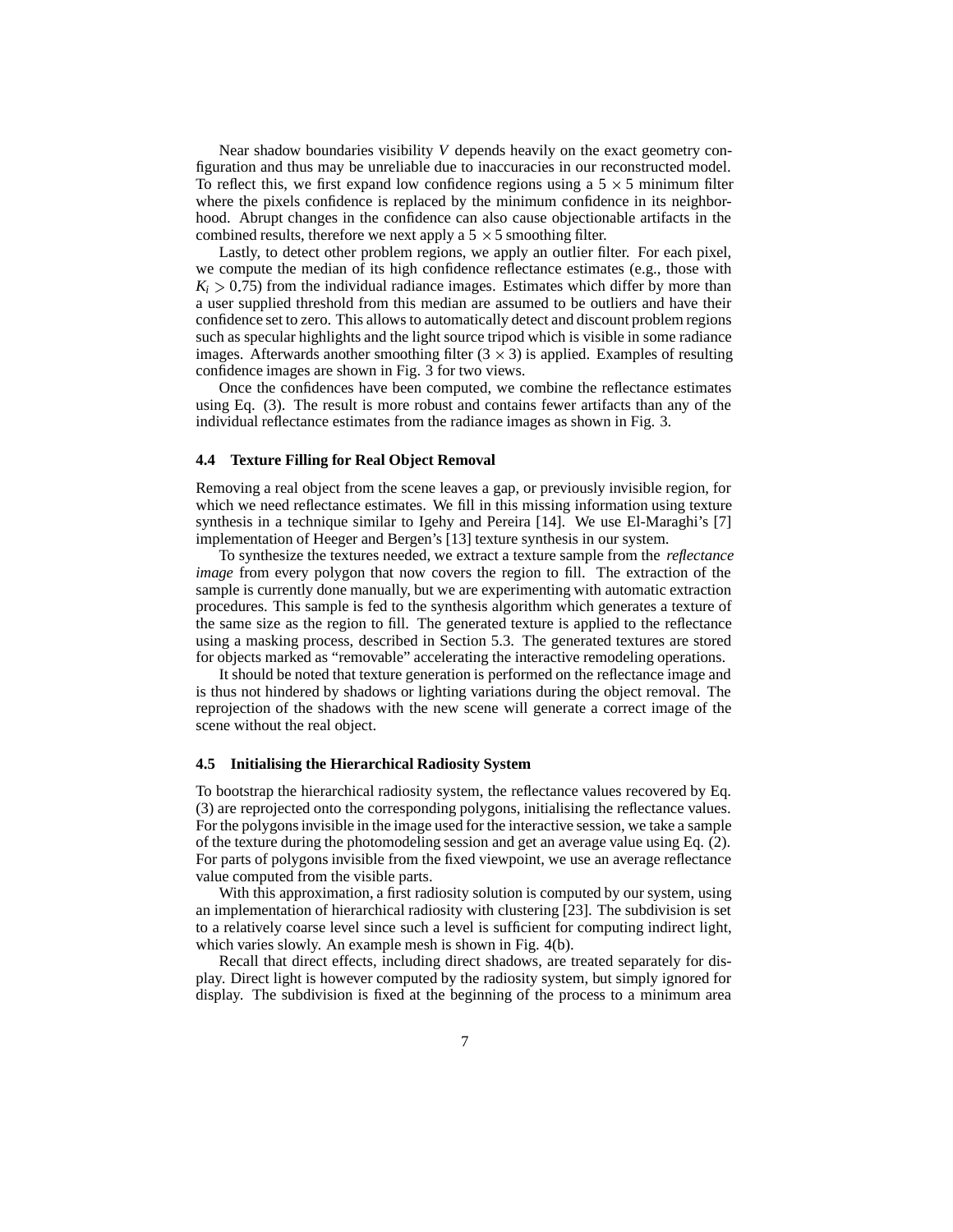

Fig. 4. (a) The original view of the scene and (b) the corresponding radiosity mesh used to simulate indirect light and dynamic updates; note the coarse subdivision.

threshold. Nonetheless, we maintain the hierarchical nature of the radiosity algorithm, since links are established at different levels of the hierarchy, using a "standard" BF refiner [12]. Thus we will only need to update links and the radiosity values when performing interactive modifications.

# **5 Interactive Modification of Scene Properties**

Once the reflectance has been computed for each pixel and the radiosity system set up, we can perform interactive modification of scene properties. The modifications that our system permits are related to lighting and geometry. The former includes changing a real light or adding virtual lights; the latter includes adding and moving virtual objects and removing real objects.

The web page *<http://www-imagis.imag.fr/Membres/Celine.Loscos/relight.html>*, contains high-resolution images and online movie sequences of interactive sessions. All timing results reported below have been taken on a SGI R10000 195Mhz processor.

#### **5.1 Modifying Illumination**

When we modify a light source emittance, two operations need to be performed:

- For indirect illumination, we need to compute a new radiosity solution. Given that the subdivision and the link structure are fixed after the initial solution, updating indirect illumination simply requires a few successive sweeps of the hierarchy to "gather" and "push-pull" [12] radiosity and is very fast (less than .05 seconds in our test scenes, since their polygon count is low).
- For display, the direct lighting component is recomputed at each pixel. Indirect illumination is displayed using hardware smooth-shading of the elements of the hierarchical radiosity subdivision, which are then blended into the final image. This results in the addition of the indirect irradiance  $\hat{B}$  at each pixel.

In the pixel structure, we have stored the visibility and form-factor with respect to each light source. Thus the computation of the direct component is very rapid.

When displaying an image, we compute the following color at each pixel:

 $\overline{\phantom{a}}$ 

$$
C = R\left(\sum_{s=0..n_s} F_s V_s E_s + \hat{B}\right)
$$
\n(4)

for the  $n<sub>s</sub>$  (real or virtual) light sources in the scene. Before inserting any virtual light source, the scene is lit only with its original light ( $n<sub>s</sub> = 0$ ). Shadows are *reprojected* due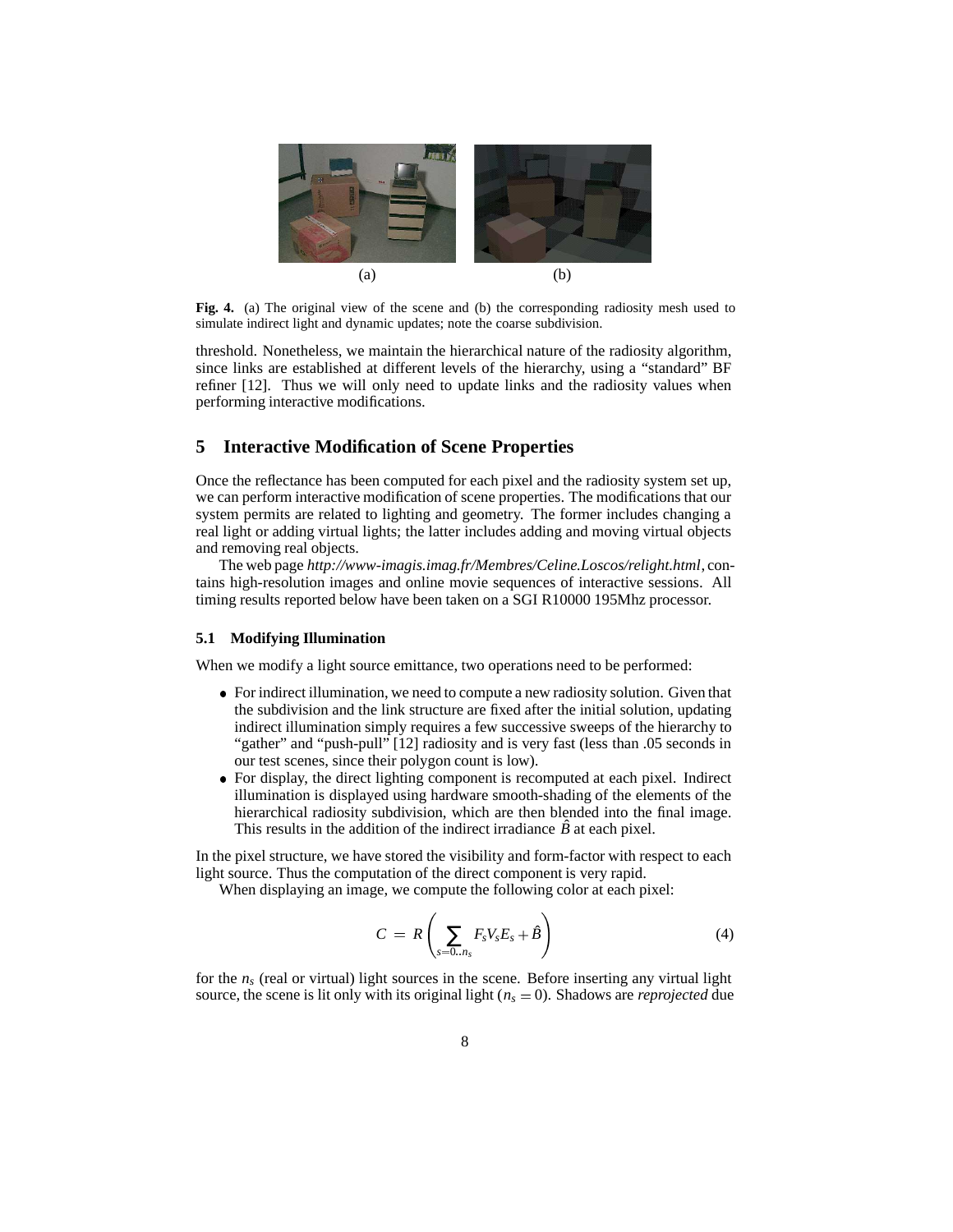to the visibility term  $V_s$ , since they have been removed from the reflectance.

An example is shown in Fig. 5. The original photo is shown in (a), reprojected initial lighting conditions in (b), and we show the addition of a virtual light source in (c). The entire update for adding the virtual light takes 3.1 seconds broken down as follows: visibility 2.5 sec., shaft/radiosity operations 0.4 sec., indirect light blending and other 0.2 sec. Recall that in the case of the light source insertion, we are required to update *all* the pixels of the image. During dynamic updates, we cast a small number of rays to the light sources, resulting in aliased shadows. An additional "shadow cleanup" could be performed when the user stops modifying the scene, with a higher shadow sampling rate.

#### **5.2 Modifying Scene Geometry**

To allow interactivity when adding, removing or moving objects and lights, we maintain a shaft data structure [11], inspired from the work of Drettakis and Sillion [6]. Updating the entire table requires in the order of a few minutes for visibility values, especially when using many rays per light source; using the method described below reduces this time to fractions of a second.

A hierarchical shaft [11] data structure is constructed from the first radiosity solution, and corresponds to each light transfer link. When we add an object it is first attached to the root cluster of the scene; links are established to the light sources as appropriate, based on the refinement criterion, and visibility information is computed.

The hierarchy of shafts is used for two purposes: (a) to identify the pixels for which *direct* illumination has changed (i.e., the shadow regions of the new object); and (b) to identify the links for which visibility needs to be updated (i.e., all links whose shaft is cut by the new object), for both direct and indirect light transfers.

To achieve the above, we descend the hierarchy of shafts, finding those intersected by the new object. The hierarchical elements attached to the end of a shaft originating at a light source are marked as "changed". While descending, the visibility of the modified links is updated. With all necessary links updated, we recompute a radiosity solution with only gather and push-pull steps.

The pixel data structure is then updated and displayed. The bounding box of the initial and final position of the moving object are first projected onto the image-plane, limiting the region of the screen directly affected by the motion. For this region a new item buffer is performed, and the pixels under the previous object position are found as well as those under the new position, since the polygon IDs will have changed. For these pixels, reflectances are kept to the original values for the "uncovered" pixels and updated to that of the virtual object for the newly covered pixels. New form-factors and visibility values are then computed for all the pixels changed in the modified region.

For the pixels associated with patches tagged as "changed", visibility with respect to the sources is recomputed. These are not as localized as the directly affected pixels, but their number is often small.

The entire pixel table is then traversed to update the indirect illumination value at each pixel, based on the new global illumination calculation; again, this is performed with hardware rendering of the hierarchical radiosity patches.

When inserting a new light source, the form-factor and visibility with respect to the source need to be computed for every pixel.

When removing an object, we perform a similar process. We delete every link and all corresponding shaft structures of the removed object.

When moving an object, the process is equivalent, but we do not have to delete the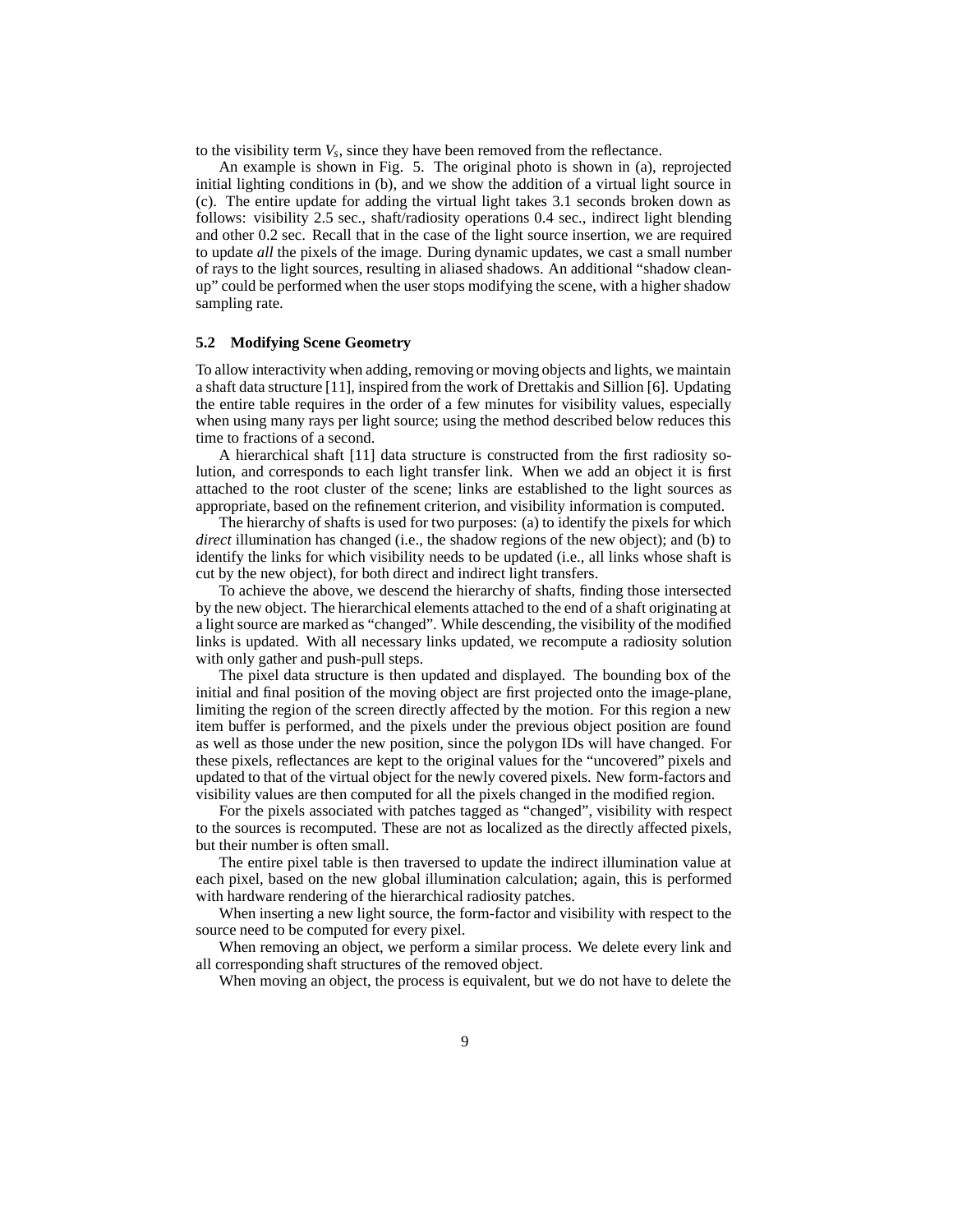links. We just have to update the information (form-factors and visibilities). Shafts due to the moving object are deleted and reconstructed with its new position.

In Fig. 5(d) we show the insertion of a virtual object in a scene lit with the original light and an added virtual light source. The insertion requires 1 sec., of which visibility accounts for .5 sec., shafts .1 sec. and the rest .4 sec. When moving the virtual object, we achieve update rates of about 1 sec. per frame, with a similar breakdown to that of the object insertion (Fig. 5(e)).

#### **5.3 Removing Real Objects**

When the user chooses to remove an object, she indicates the object to the system. Similarly to virtual objects, we know *exactly* which region of the screen will have to be filled, since the correspondences between polygons and pixels are known through the polygon IDs stored in the pixel data structures. We automatically create two masks corresponding to this region: a weight mask and a texture mask [14]. At first, each contains "1" over the region to fill and "0" elsewhere. We extend the weight mask a few pixels to compensate for inaccuracies in the removed object geometry (to avoid leaving any color from the removed object in the image).

The object is then removed from the scene and a new item buffer is performed to update the polygon IDs. The polygon IDs present in the region to be filled indicate from which polygons we have to extract textures. The texture mask is filled with these new IDs and the weight mask is blurred around its "0/1" borders. This allows the composition of the synthesized texture with the texture from the image: when the mask is 0, the color of the pixel will be the color in the reflectance image, when the mask is 1 the color will be taken from the synthesized texture and a fractional weight will allow a smooth transition from the synthesized texture to the original image (e.g., the original colors present in the image).

The reflectance is then updated for the pixels affected, as well as the visibility and form-factors, as in the case of virtual object motion/removal. Results of object removal are shown in Fig. 6.

A second example of real object removal is shown in Fig. 7. In the context of an interior redesign, we may want to remove doors for example, which is hard to do in the real world. This is shown Fig. 7(b). Note that due to approximate reflectance estimation, the texture generation results in slightly visible discontinuities. A virtual object has been added in (c) and a different lighting configuration created in (d).

#### **6 Conclusion**

We have presented a new approach to synthetic relighting and remodeling of real environments. Our approach is based on a preprocessing step to recover approximate reflectance properties from a sequence of radiance images. Radiance images are taken from a fixed viewpoint with varying illumination (i.e., different positions of the same light source), using a simplified reconstructed model of the scene. Using the information in the images and the 3D reconstructed model, we create reflectance images for each light position by estimating direct illumination and light source visibility as well as indirect light. The reflectance images are merged by a weighted average based on the confidence level we have in the reflectance at each pixel in each radiance image. In our case, this is based on visibility (points in shadow have low confidence); a filtering step is applied to compensate for errors in geometric reconstruction and illumination computation.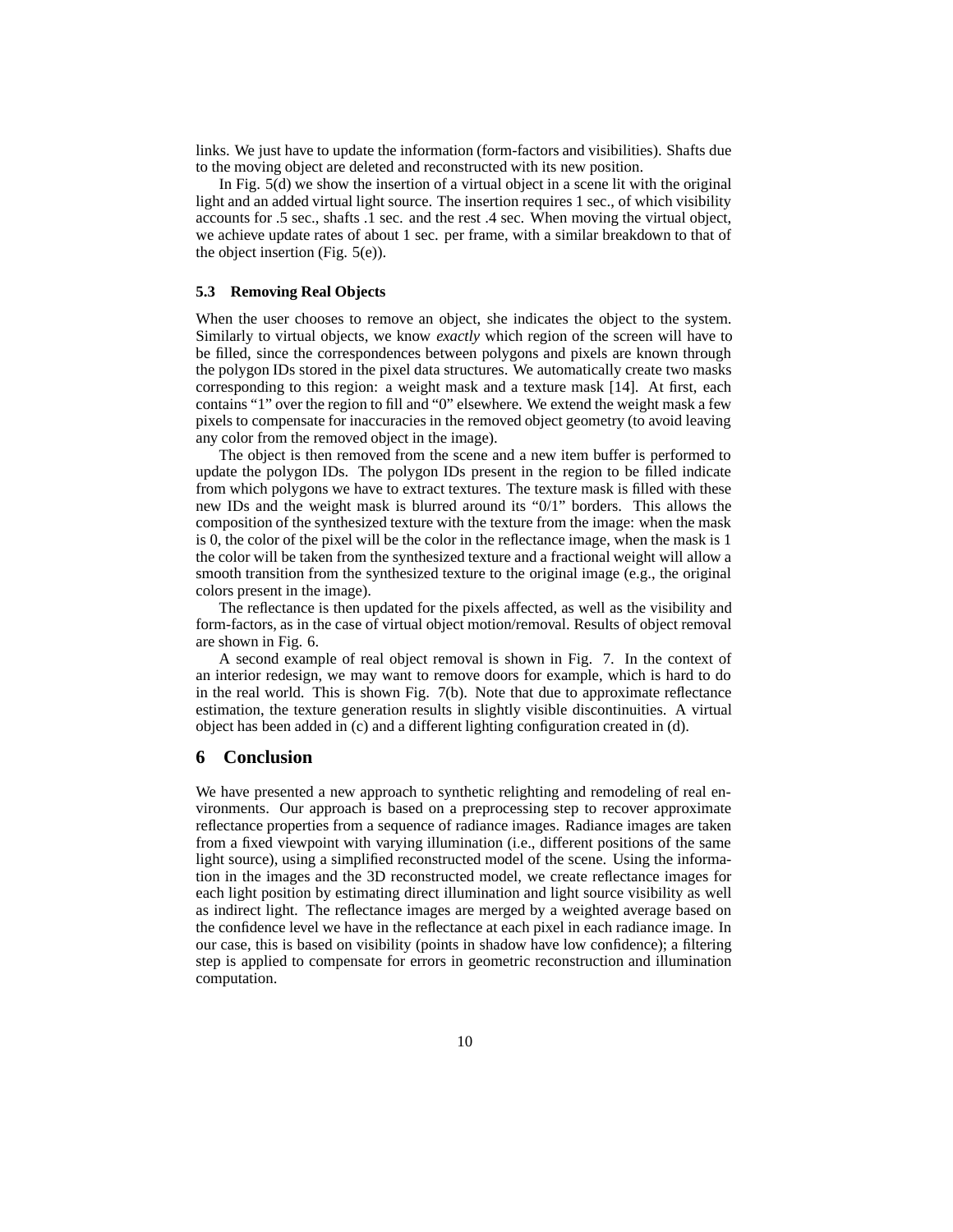After the reconstruction has been performed we can interactively modify scene properties. This is achieved by efficiently identifying regions of the screen which need updating, and performing a pixel-by-pixel update for direct light. Indirect lighting is treated separately with an efficient hierarchical radiosity structure, optimized for dynamic updates.

In our implementation we can virtually modify real light intensity, insert and move virtual objects, and even remove real objects *interactively*. Despite inevitable artifacts, the quality of the images is sufficient for the purposes of interactive lighting design and limited remodeling.

Independently to our work, Yu *et al.*[26] have recently developed more robust techniques for reflectance estimation, including specular effects in particular. These are based on capturing images of the entire scene, and computing radiosity to estimate the reflectance using clever iterative methods and high-dynamic range images. We believe that our approach can benefit from such improved reflectance estimation (for example to remove the artifacts in texture generation in Fig. 7) as well as for the reflectance of objects which are not visible in the radiance image. On the other hand, we believe that both our interactive approach, especially for global illumination, as well as our confidence maps could be useful for such approaches.

In future work, using the high dynamic range radiance images of Debevec and Malik [3] will allow us to achieve more accurate reflectance extraction. Once we have more confidence in the original radiance most of the errors in the reflectance estimation will be due to indirect light. The hierarchical radiosity framework has the added advantage that it can be used to bound indirect illumination errors and thus should allow us to achieve better results.

We also need to investigate ways to allow motion of the viewpoint, which is currently an important limitation of our approach. Also, the texture generation approaches we have used are limited to stochastic textures. With some user intervention, it may be possible to achieve satisfactory results with deterministic textures also.

From a more practical point of view, we can add the synthetic motion of real objects simply into our system. A view-independent texture of the real object is required, which can be provided by our photomodeling system, as well as a modified rendering routine. As was discussed in the results, the largest expense in the updates is the calculation of visibility for direct lighting. These calculations can be easily parallelized, and we hope to achieve good speedups in a parallel version, enhancing interactivity.

#### **References**

- 1. D. R. Baum, H. E. Rushmeier, and J. M. Winget. Improving radiosity solutions through the use of analytically determined form-factors. In *Computer Graphics (SIGGRAPH '89 Proceedings)*, volume 23, pages 325–334, July 1989.
- 2. P.E. Debevec. Rendering synthetic objects into real scenes: Bridging traditional and imagebased graphics with global illumination and high dynamic range photography. In*SIGGRAPH '98 Conference Proceedings*, Annual Conference Series, pages 189–198, July 1998.
- 3. P.E. Debevec and J. Malik. Recovering high dynamic range radiance maps from photographs. In *SIGGRAPH '97 Conference Proceedings*, Annual Conference Series, pages 369–378, August 1997.
- 4. P.E. Debevec, C.J. Taylor, and J. Malik. Modeling and rendering architecture from photographs: A hybrid geometry- and image-based approach. In *SIGGRAPH '96 Conference Proceedings*, Annual Conference Series, pages 11–20, july 1996.
- 5. G. Drettakis, L. Robert, and S. Bougnoux. Interactive common illumination for computer augmented reality. In *Rendering Techniques '97 (8th Eurographics Workshop on Rendering)*, pages 45–56. Springer-Verlag, June 1997.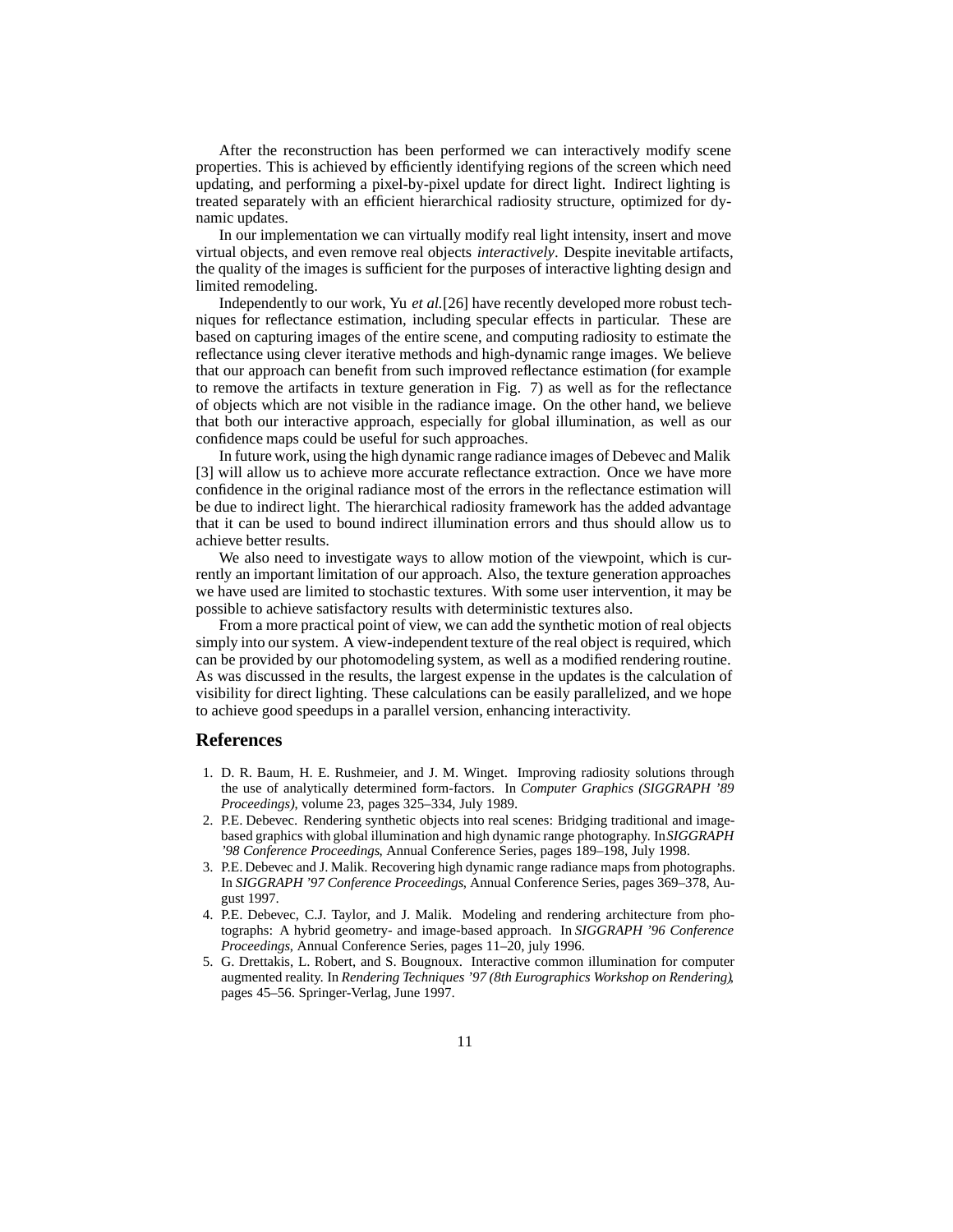- 6. G. Drettakis and F. Sillion. Interactive update of global illumination using a line-space hierarchy. In *SIGGRAPH '97 Conference Proceedings*, Annual Conference Series, pages 57–64, August 1997.
- 7. T. El-Maraghi. An implementation of Heeger and Bergen's texture analysis/synthesis algorithm with source code. http://www.cs.toronto.edu/˜tem/2522/texture.html.
- 8. O. Faugeras. *Three-Dimensional Computer Vision A Geometric Viewpoint*. MIT Press, 1993.
- 9. O. Faugeras, S. Laveau, L. Robert, G. Csurka, and C. Zeller. 3D reconstruction of urban scenes from sequences of images. Tech. report 2572, INRIA Sophia-Antipolis, May 1995.
- 10. A. Fournier, A.S. Gunawan, and C. Romanzin. Common illumination between real and computer generated scenes. In *Proc. of Graphics Interface '93*, pages 254–262, May 1993.
- 11. E. A. Haines and J. R. Wallace. Shaft Culling for Efficient Ray-Traced Radiosity. In *Photorealistic Rendering in Computer Graphics (Proceedings of the 2nd Eurographics Workshop on Rendering)*, New York, NY, 1994. Springer-Verlag.
- 12. P. Hanrahan, D. Salzman, and L. Aupperle. A rapid hierarchical radiosity algorithm. In *Computer Graphics (SIGGRAPH '91 Proceedings)*, volume 25, pages 197–206, July 1991.
- 13. D.J. Heeger and J.R. Bergen. Pyramid-Based texture analysis/synthesis. In *SIGGRAPH '95 Conference Proceedings*, Annual Conference Series, pages 229–238, August 1995.
- 14. H. Igehy and L. Pereira. Image replacement through texture synthesis. In *Proceedings of the 1997 IEEE International Conference on Image Processing*, 1997.
- 15. F. Leymarie, A. de la Fortelle, J. Koenderink, A. Kappers, M. Stavridi, B. van Ginneken, S. Muller, S. Krake, O. Faugeras, L. Robert, C. Gauclin, S. Laveau, and C. Zeller. Realise: Reconstruction of reality from image sequences. In *International Conference on Image Processing*, volume 3, pages 651–654, Lausanne (Switzerland), 1996. IEEE Signal Proc. Soc.
- 16. C. Loscos and G. Drettakis. Interactive relighting of real scenes. Tech. report 0225, INRIA Rhône-Alpes, November 1998.
- 17. C. Loscos, G. Drettakis, and L. Robert. Interactive modification of real and virtual lights for augmented reality. In *SIGGRAPH '98 Technical Sketch (Visual Proceedings)*, July 1998.
- 18. E. Nakamae, K. Harada, T. Ishizaki, and T. Nishita. A montage method: The overlaying of the computer generated images onto a background photograph. In *Computer Graphics (SIGGRAPH '86 Proceedings)*, volume 20, pages 207–214, August 1986.
- 19. Photomodeler. http://www.photomodeler.com.
- 20. P. Poulin, M. Ouimet, and M.-C. Frasson. Interactively modeling with photogrammetry. In *Rendering Techniques '98 (9th Eurographics Workshop on Rendering)*, pages 93–104. Springer-Verlag, June 1998.
- 21. Y. Sato, M.D. Wheeler, and K. Ikeuchi. Object shape and reflectance modeling from observation. In *SIGGRAPH '97 Conference Proceedings*, Annual Conference Series, pages 379–387, August 1997.
- 22. E. Shaw. Hierarchical radiosity for dynamic environments. *Computer Graphics Forum*, 16(2):107–118, 1997.
- 23. F. X. Sillion. A unified hierarchical algorithm for global illumination with scattering volumes and object clusters. *IEEE Transactions on Visualization and Computer Graphics*, 1(3):240– 254, September 1995.
- 24. G.J. Ward. The RADIANCE lighting simulation and rendering system. In *Proceedings of SIGGRAPH '94*, Annual Conference Series, pages 459–472, July 1994.
- 25. H. Weghorst, G. Hooper, and D. P. Greenberg. Improved computational methods for ray tracing. *ACM Transactions on Graphics*, 3(1):52–69, January 1984.
- 26. Y. Yu, P.E. Debevec, J. Malik, and T. Hawkins. Inverse global illumination: Recovering reflectance models of real scenes from photographs. In *SIGGRAPH '99 (to appear)*, 1999.
- 27. Y. Yu and J. Malik. Recovering photometric properties of architectural scenes from photographs. In *Computer Graphics (ACM SIGGRAPH '98 Proceedings)*, July 1998.